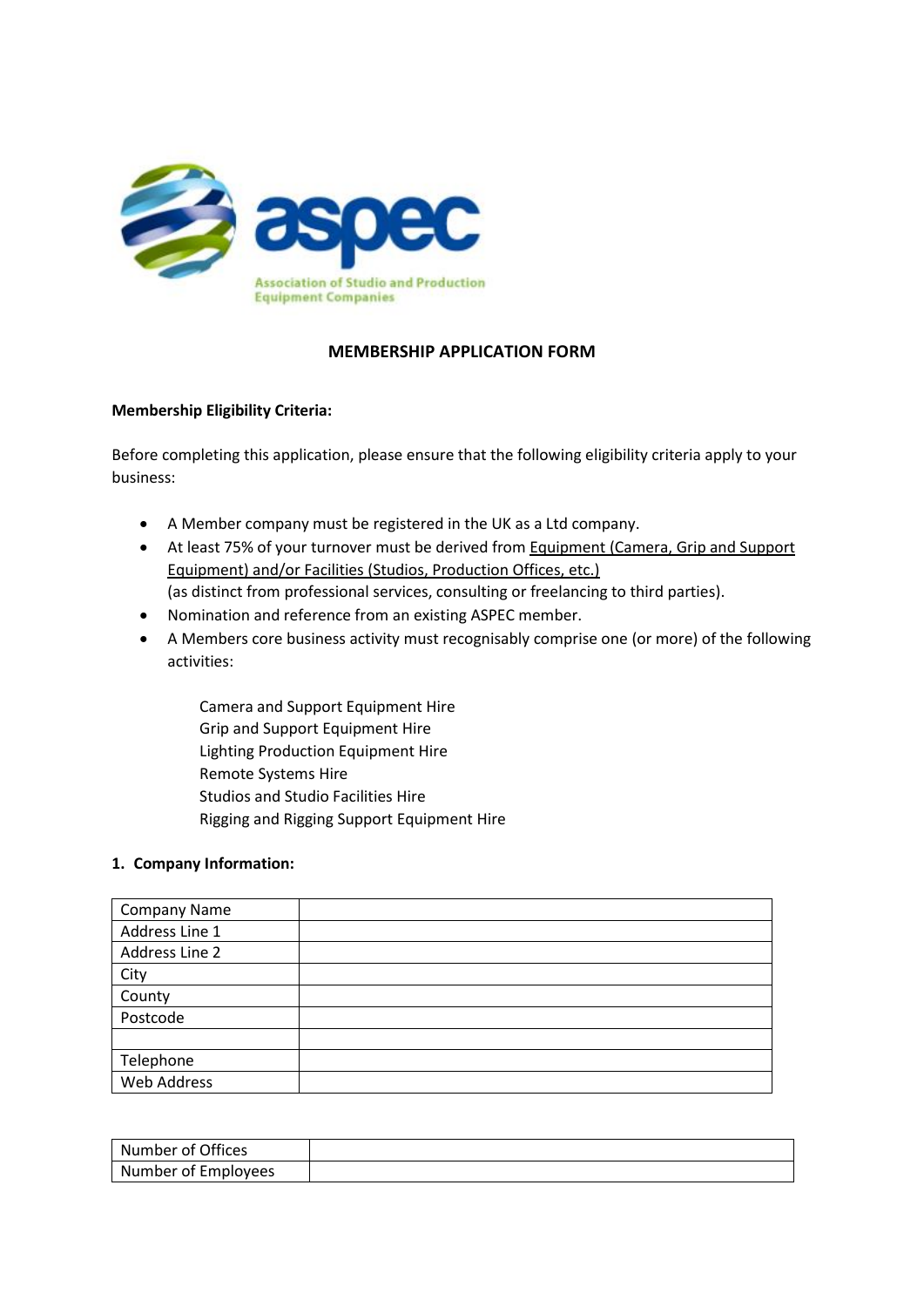| Company Registration No:  . |  |
|-----------------------------|--|
| VAT Registration No.        |  |

## **2. Contact Details:**

| Principal Contact (Note 1) |  |
|----------------------------|--|
| Job Title                  |  |
| E-Mail                     |  |
| Mobile No.                 |  |
| Direct Dial                |  |

Note 1: Must be a Director, MD, CEO, Owner or Head of Department

| Secondary Contact (Note 2) |  |
|----------------------------|--|
| Job Title                  |  |
| E-Mail                     |  |
| Mobile No.                 |  |
| Direct Dial                |  |

Note 1: Must be an Employee of the Member Company with authority to represent the interests and voting rights of the Member company.

## **3. Nomination and Reference (Must be an ASPEC Member):**

| <b>ASPEC Member Company</b> |  |
|-----------------------------|--|
| l Contact Name              |  |
| Telephone                   |  |

## **4. Core Business Activity:**

Please select the core business activity (tick one):

| Camera and Support Equipment Hire          |  |
|--------------------------------------------|--|
| Grip and Support Equipment Hire            |  |
| <b>Lighting Production Equipment Hire</b>  |  |
| <b>Remote Systems Hire</b>                 |  |
| <b>Studios and Studio Facilities Hire</b>  |  |
| Rigging and Rigging Support Equipment Hire |  |

#### **5. Secondary Business Activities:**

Please select the secondary business activities (tick multiple):

| Camera and Support Equipment Hire          |  |
|--------------------------------------------|--|
| Grip and Support Equipment Hire            |  |
| Lighting Production Equipment Hire         |  |
| <b>Remote Systems Hire</b>                 |  |
| <b>Studios and Studio Facilities Hire</b>  |  |
| Rigging and Rigging Support Equipment Hire |  |